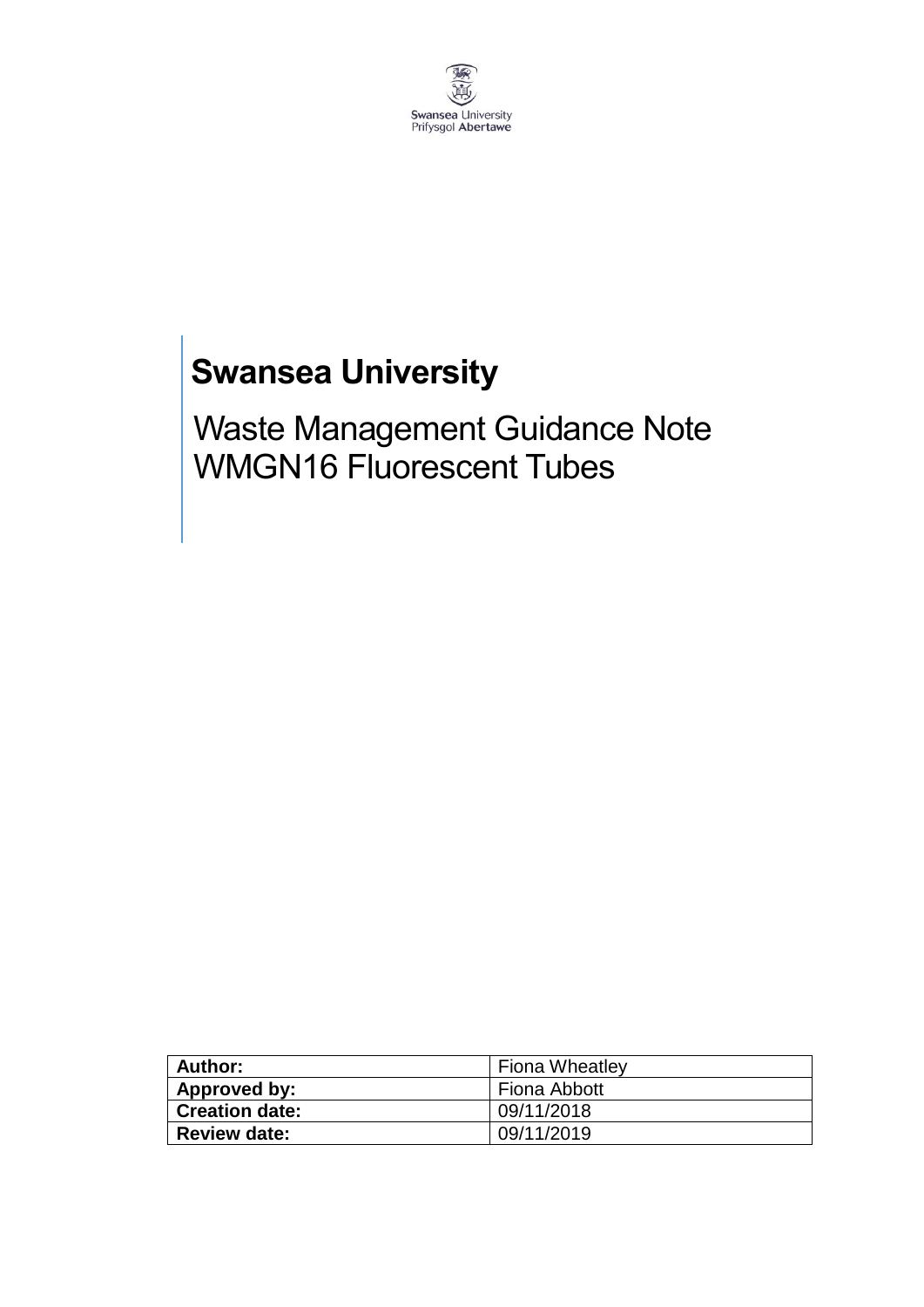| <b>Waste Management Guidance Note WMGN16</b><br><b>Fluorescent Tubes</b> |                              |
|--------------------------------------------------------------------------|------------------------------|
| <b>Location Generated</b>                                                | University wide              |
| <b>EWC</b>                                                               | $20 - 01 - 21*$              |
| Type                                                                     | Hazardous                    |
| <b>Disposal Method</b>                                                   | Segregated for recycling     |
| Bin/Bag Type                                                             | <b>Contractor collection</b> |

## **Duty of Care Requirements**

Any business or public body that generates waste materials should apply the waste hierarchy to all streams in order to minimise the amount of waste sent for disposal. In practice, this means ensuring all wastes are segregated at source and disposed of via the correct stream. General municipal waste should therefore be the last option for waste.

The University has committed to segregating its waste at source and focusing on separating key recycling streams; cans, paper, plastics, food and glass. Segregation at source improves recyclate quality and also adheres to the Waste Regulations (England and Wales) 2011. The Regulations stipulate that materials such as paper, metal, plastic and glass must be collected separately if it is necessary to encourage high quality of the recycling of the material

Classified as hazardous, it is a legal requirement for fluorescent tubes to be segregated from all other wastes, under the Hazardous Waste Regulation. Fluorescent tubes are classed as hazardous WEEE under Waste Electrical and Electronic Equipment Regulations (WEEE) Regulations 2013 as fluorescent bulbs / tube lights contain mercury. Precautions must be taken when handling fluorescent bulbs / tube lights as fluorescent lamps contain mercury in both the lamp vapor and interior powder coating.



Fig 1: typical fluorescent tubular lamp (source: Lighting Industry Federation website) Figure 1 – Internal component of a fluorescent tube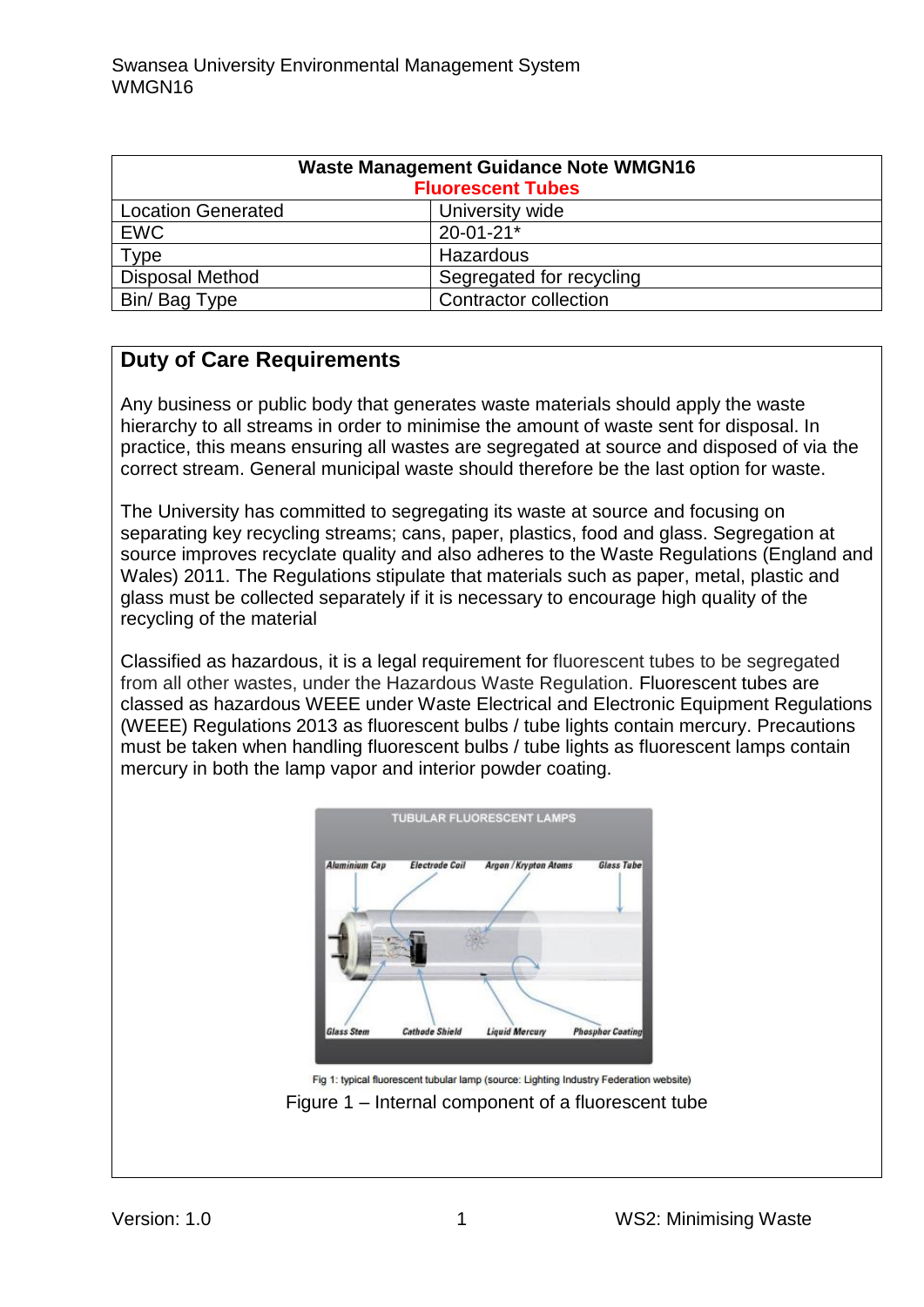The University and its appointed contractors must segregate fluorescent tubes for recycling. Under no circumstance should florescent tubes be left inside or outside unattended. No staff or student should remove fluorescent tubes from wall or celling fittings.

## **Disposal Instructions**

Staff and students are not permitted to remove fluorescent tubes, this must be done by appointed contractors. If a tube requires attention place a works order via the [Help Desk](https://quemis.swan.ac.uk/Q2_Live/login) portal.

**Waste fluorescent tubes must not be placed into any external waste or recycling bin around campus. Dedicated tube coffins are located in key compounds.**

## **Disposal Cost**

The disposal cost is factored into the University's waste management service provision; therefore there is no direct cost to individuals/Colleges/PSUs. However individuals can minimise cost and contribute the University's target to achieve 63% diversion rate away EFW or landfill by utilising the general waste stream only when required.

**For further guidance contact [Estates-Waste@Swansea.ac.uk](mailto:Estates-Waste@Swansea.ac.uk)**